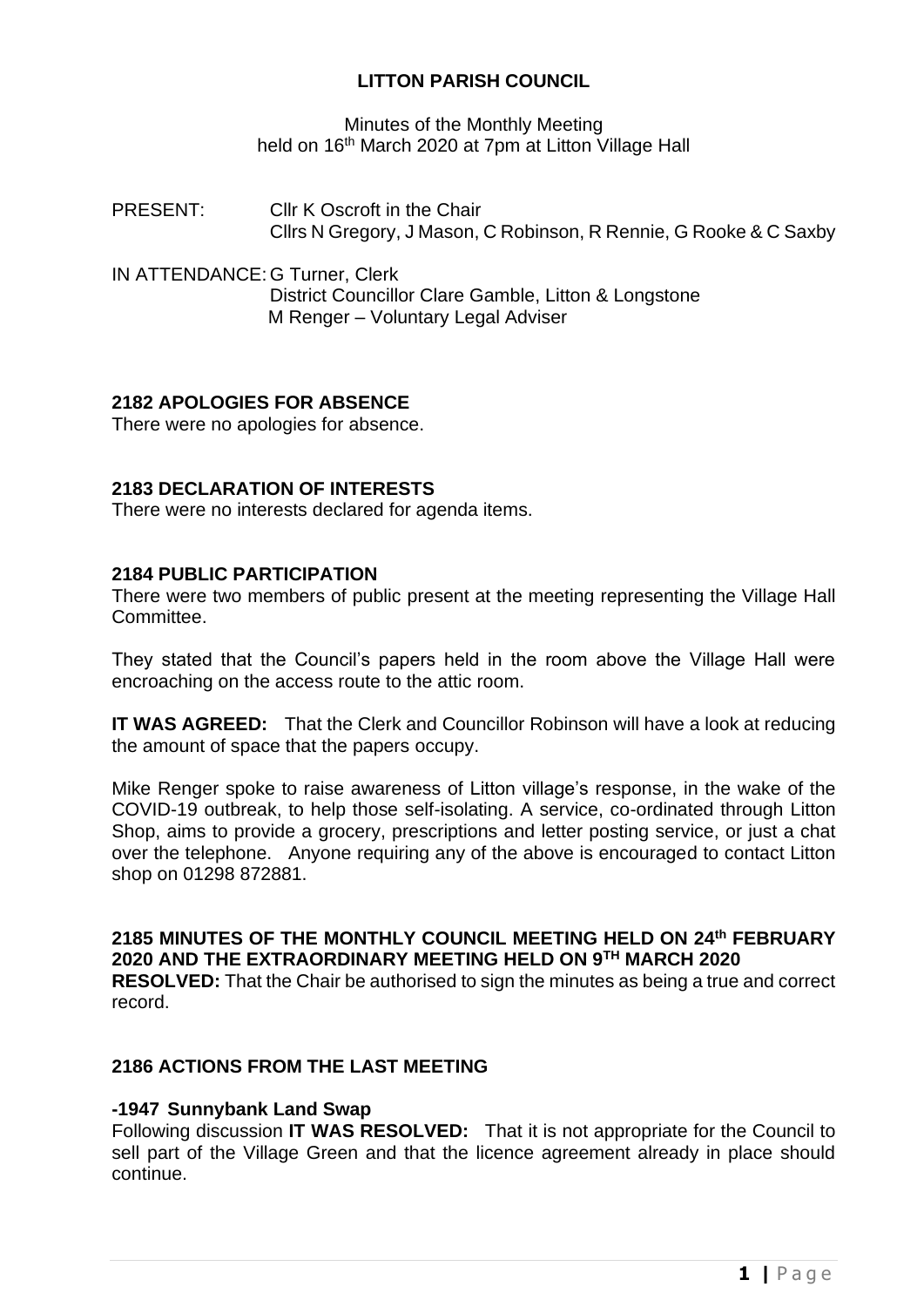## **-2107 Replacing Rotten Timbers in Younger Children's Play Area**

The Clerk reported that James Warriner has been approached to carry out the repairs to the playground at a cost of £310.

#### **-2173 Litton Mill Village Green cracked wall**

Councillor Mason reported that the stone mason had been and inspected the wall on the village green at Litton Mill and it was his opinion that the tree in the garden of Riverside House had caused the crack in the wall.

**IT WAS RESOLVED:** That as the crack appears to have resulted from the tree in the garden of Riverside House being so close to the wall, it was the owner of the tree's responsibility to repair the wall and the Clerk would contract the owner in this manner.

### **-2174 Litton telephone kiosk adoption contract**

A response from BT regarding disconnecting the electricity supply to the telephone kiosk was circulated to members.

**IT WAS RESOLVED:** to ask Tideswell Parish Council who they used to certify the electricity supply in the phone kiosks in their parish.

#### **-2177 Dog Fouling**

District Councillor Gamble informed members that she had asked the Clean and Green team to send someone to patrol Church Lane. They will speak with any dog walkers they see and assess the problem.

**IT WAS RESOLVED:** To request that the following areas are added to the patrol:

Barratts Lane; Bottomhill Road; and The bottom of Hall Lane.

It was suggested that the children at Litton school could make signs to be placed around the village asking people to pick up after their dogs.

**IT WAS RESOLVED:** To ask the headteacher at Litton School if she was willing to support this idea.

### **2187 COUNCILLOR APPLICATION**

**IT WAS RESOLVED:** That Rachel Rennie be co-opted as Councillor to Litton Parish Council.

### **2188 MATTERS TO BE DISCUSSED FOLLOWING THE EXCLUSION OF THE PUBLIC AND PRESS**

It was resolved under the Public Bodies (Admission to Meetings) Act 1960 s1 to exclude members of the press and public to item 7 on the Agenda on the grounds that publicity would be prejudicial to the public interest by reason of the confidential nature of the business to be transacted.

## **VEHICULAR ACCESS ACROSS VILLAGE GREENS**

The Licence Agreement was circulated to members for review.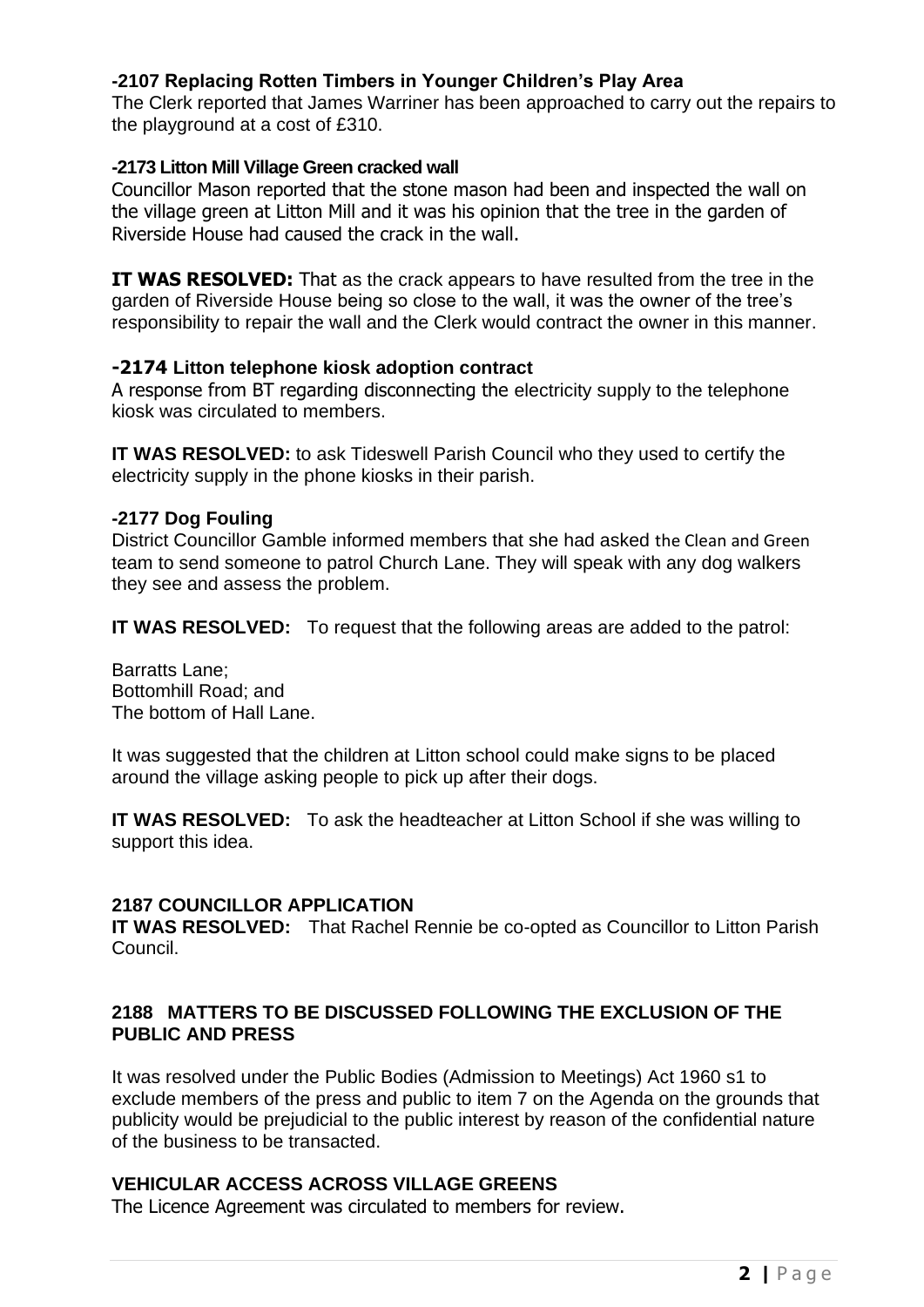**IT WAS AGREED:** to amend the Licence Agreement in the manner discussed.

Mike Renger left the meeting at this point.

# **2189 TREES AND TELEPHONE LINES**

Councillor Gregory informed members that he had removed the top of the trees that were touching the telephone lines at the playground but that they still needed coppicing.

**IT WAS RESOLVED:** That Councillor Gregory will ask the handy-person if she can coppice the trees.

Councillor Gregory informed the meeting that he had received the sapling that is to be planted on the Village Green near the Rowan tree, but that he will wait until Autumn before planting it.

It was noted that the Cherry tree on the Village Green outside Highfield Cottage in Litton is overgrown.

**IT WAS RESOLVED:** To look at the possibility of pruning it in the Autumn.

## **2190 DDDC DOG FOULING AND LITTERING CAMPAIGN**

An email regarding the campaign was circulated to members.

**IT WAS RESOLVED:** That the Council are keen to be involved in the campaign.

## **2191 ANNUAL PARISH MEETING AGENDA**

**IT WAS AGREED:** That in the light of the coronavirus outbreak and the Government's advice to practise social distancing, to postpone the Annual Parish Meeting in April.

### **2192 COMMUNITY SPEED WATCH**

It was noted that Tideswell Parish Council has approached Litton Parish Council about working together, with the support of Derbyshire Constabulary, to monitor speeding through the villages by the means of a speed camera.

**IT WAS RESOLVED:** That the Clerk will contact Cressbrook Community Group and see if they would like to get involved.

## **2193 PLANNING APPLICATIONS**

There were no planning applications received during the month.

# **2194 FINANCE (SCHEDULE OF ACCOUNTS ATTACHED)**

# **Accounts for Payment**

The Clerk submitted accounts for which cheque number 1659 in the sum of £367.90 had been drawn, as well as details of a debit card transaction in the sum of £245.60.

It was noted that the current account balance at  $16<sup>th</sup>$  March 2020 was £4,356.63.